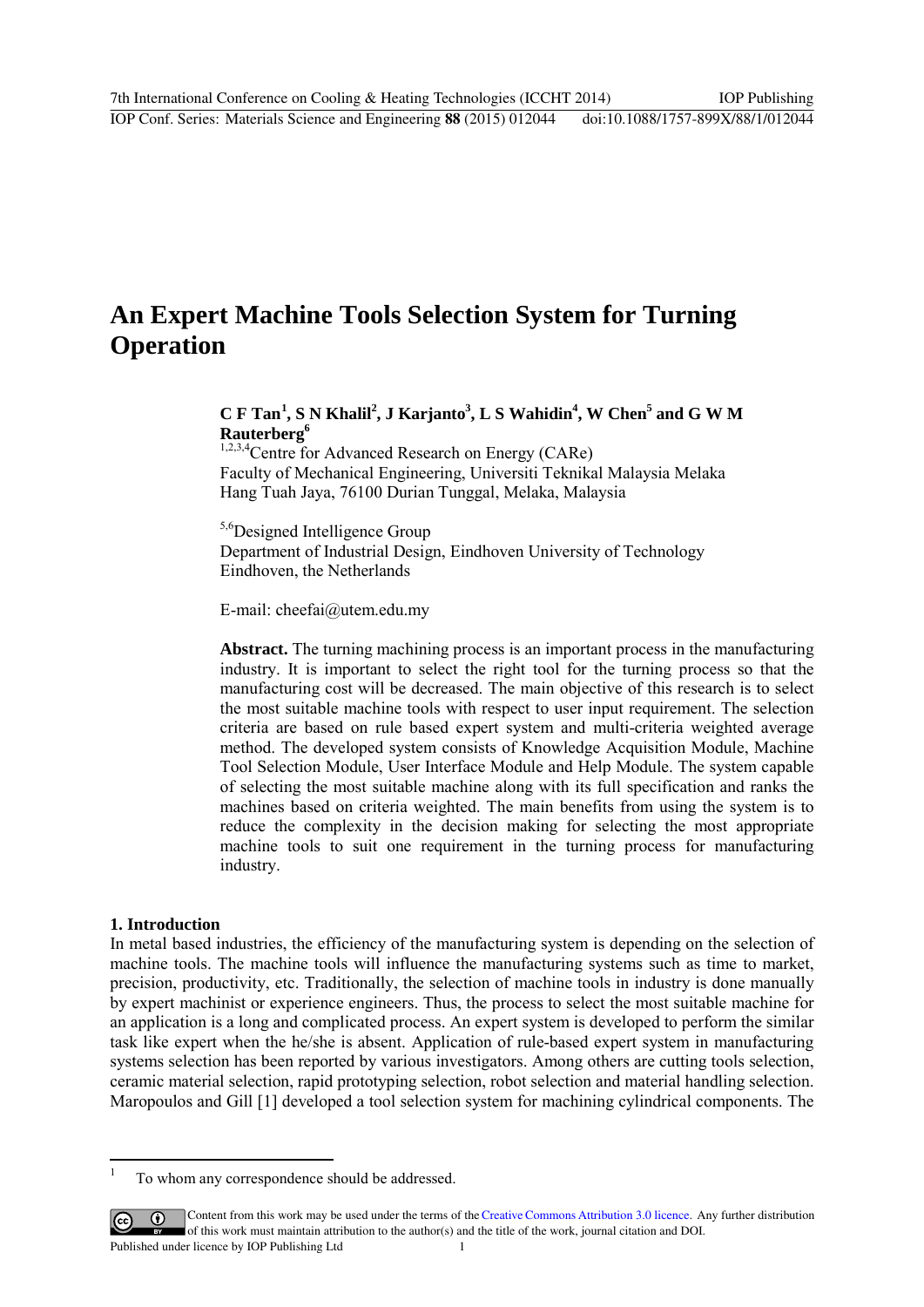tool selection system was developed based on knowledge and logic approach to select the suitable tool to machine the cylindrical components.

Arezoo et al. [2] demonstrated the used of expert system to select the cutting tools and conditions of turning operation. In addition, an expert system for turning and rotating tool selection also developed by Moorkherjee and Bhattacharyya [3]. The aim of the work was to select the most suitable material for the automotive engine components. Another work by Massod and Soo [4] used rule based expert system to select the rapid prototyping. The input for the developed expert system is the commercial available rapid prototyping systems in the market. Chu and Lin [5] developed a fuzzy method for robot selection. It uses various rating alternatives verses subjective criteria and the weights of all criteria are assessed in linguistic terms represented by fuzzy numbers. Work by Chan et al. [6] used expert system to select the material handling equipment selection. Er & Dias [7] developed a rule-based expert system to select the cast components for manufacturing process. Various development of expert system for industry application has been reported [8-10].

This paper describes the development of rule based expert system for selection of CNC machine tools especially turning operation. The system involves the user providing answers to specific questions or entering the required data. The system uses rule based and multi-criteria weighted average method (MCWA) [11] as the decision-making approach. Recommendations and suggestions of the appropriate machine tools based on input requirement are displayed on the screen at the end of the program.

#### **2. Overall System Development**

The flow chart of the CNC turning machine tools selection system that used KAPPA-PC expert system shell [12] is shown in Figure 1. The system has for basic modules namely the Knowledge Acquisition Module, CNC Turning Machine Tool Selection Module, User Interface Module and Help Module.



**Figure 1.** Flow chart of the developed system.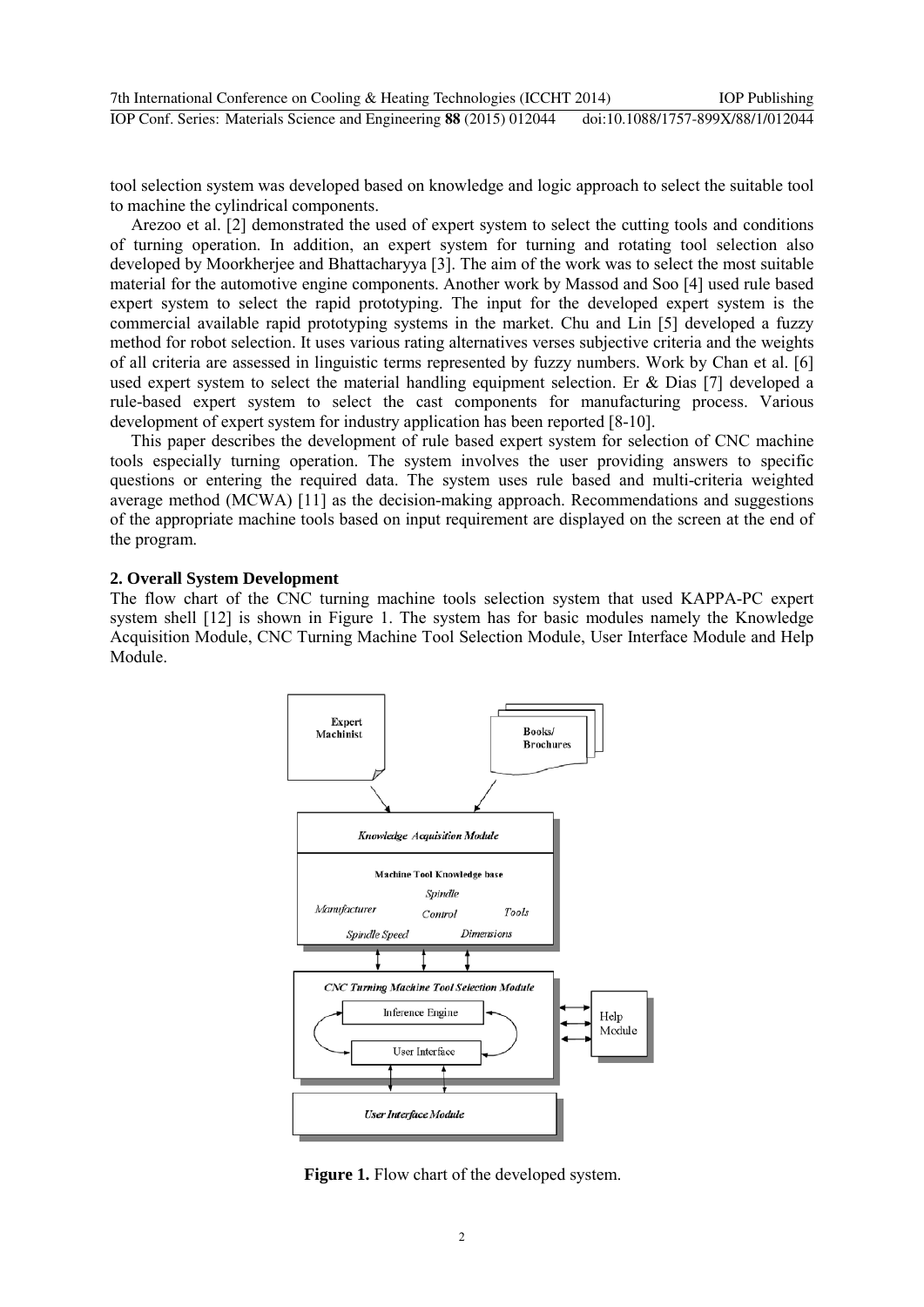## *2.1 Knowledge Acquisition Module*

Knowledge and information used to develop the system are obtained from brochures, vendors, books, journals and internet. The information related to the CNC turning machines is shown in Table 1. Classification of machine tools are based general view about the machine, spindle, tooling, work support, axis and physical specification. Currently, the database contains 3 machines manufacturers and 17 types of CNC machine tools.

|    | manufacturer, model, machine type,<br>General |                                                                                               |  |  |
|----|-----------------------------------------------|-----------------------------------------------------------------------------------------------|--|--|
| 2  | Spindle                                       | spindle type, no. of spindle, spindle direction type, taper<br>number, max speed, motor power |  |  |
|    | Tooling                                       | standard tool size, number of tools, tool diameter                                            |  |  |
| 4  | Work Support                                  | table size, rotary table                                                                      |  |  |
| -5 | Axis                                          | rapid traverse speed, number of axis                                                          |  |  |
|    | Physical                                      | machine dimensions (height, length, width)                                                    |  |  |

# *2.2 CNC Turning Machine Tools Selection Module*

Grouping the detail of machines into the database is the next step in the methodology of development of CNC turning machine tools selection system. Since different machine manufacturers use different terms in describing the machine parameters, the development of the database needs more effort to recognize the same parameters. The database of the machine tools is created into a hierarchy tree in the Kappa-PC as shown Figure 2.



**Figure 2.** Hierarchy database of machine tools.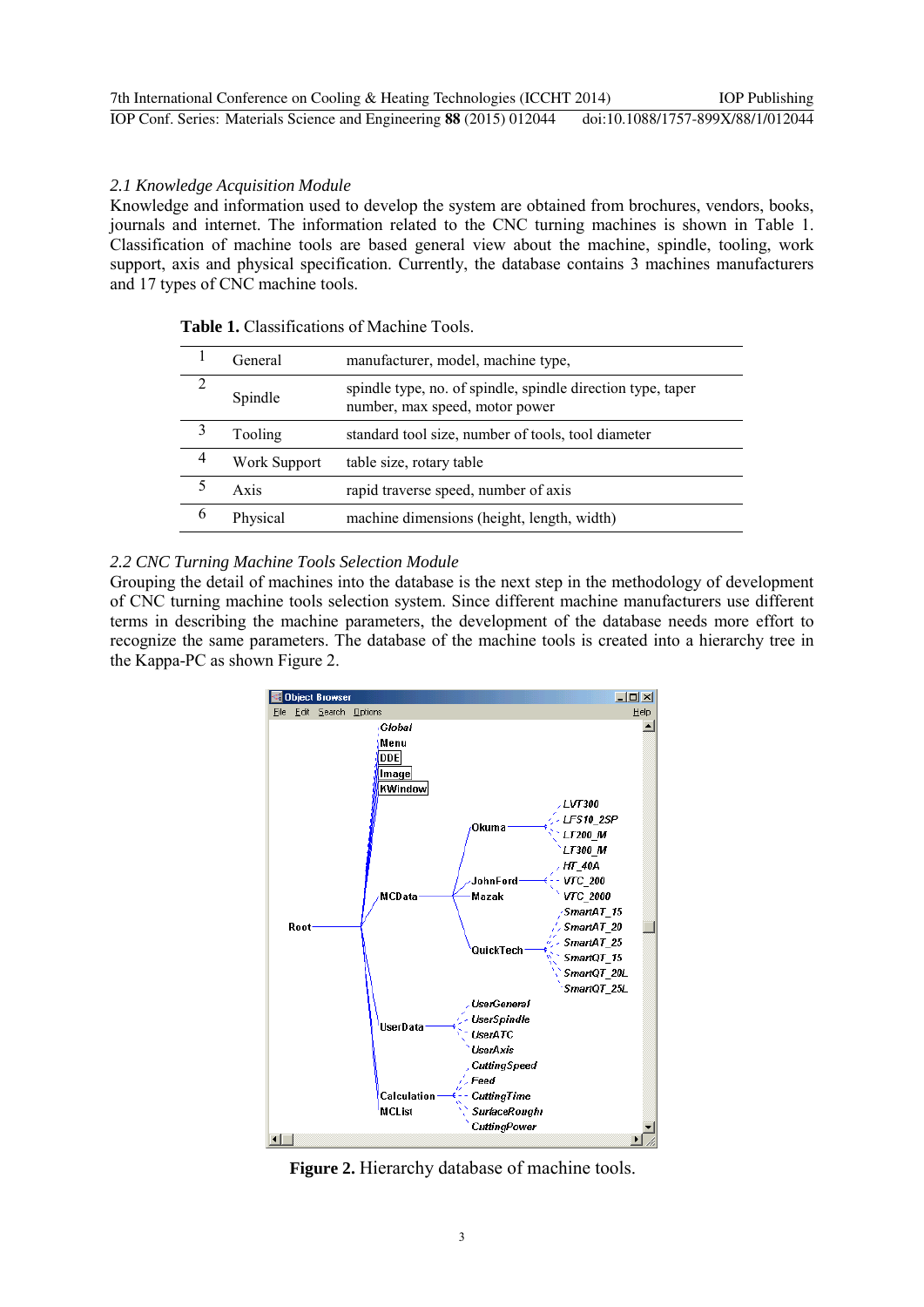The domain of rule-based expert system is consists of frames or objects. The objects can be classes or instances within classes [13]. The relationship between the objects is linked together by a tree hierarchy. Information related to machine tool manufacturer are represented as objects, and machine tool types are classes. Slot represents important properties of an object or class. The characteristics or specification of machine tools such as number of axis, programming language, number of tool holder are defined as slot in KAPPA-PC.

This system uses rule-based with "IF-THEN" rules and multi-criteria weighted average method (MCWA) is used as the decision-making approach in forward chaining principle. Each turning machine tool in the database is assigned a score according to its properties in relation to the data input. After this, the system will rank the turning machine based on the input scores by the user. The machines are ranked using Multi-Criteria Decision Making (MCDM) Method where the ranking is from best to worst using machine specifications and criteria weights. The alternatives are weighted average and hierarchy tree is used for the selection process.

#### *2.3 User Interface Module*

Another important step in the development of expert system is the designing of the user interface. The user interface windows are linked to one another by using functions. A user-friendly interface is created using button, text images and bitmaps. A session window, which is the basic components of KAPPA-PC interface is used to create application interface. Figure 3 shows the main user interface developed in this system. Some of the examples data requires by the system is the general data input, types of spindle, automatic tool changes, axis as shown in Figure 4. Figure 5 shows the sub-menu of "general" data input.



**Figure 3.** Main menu.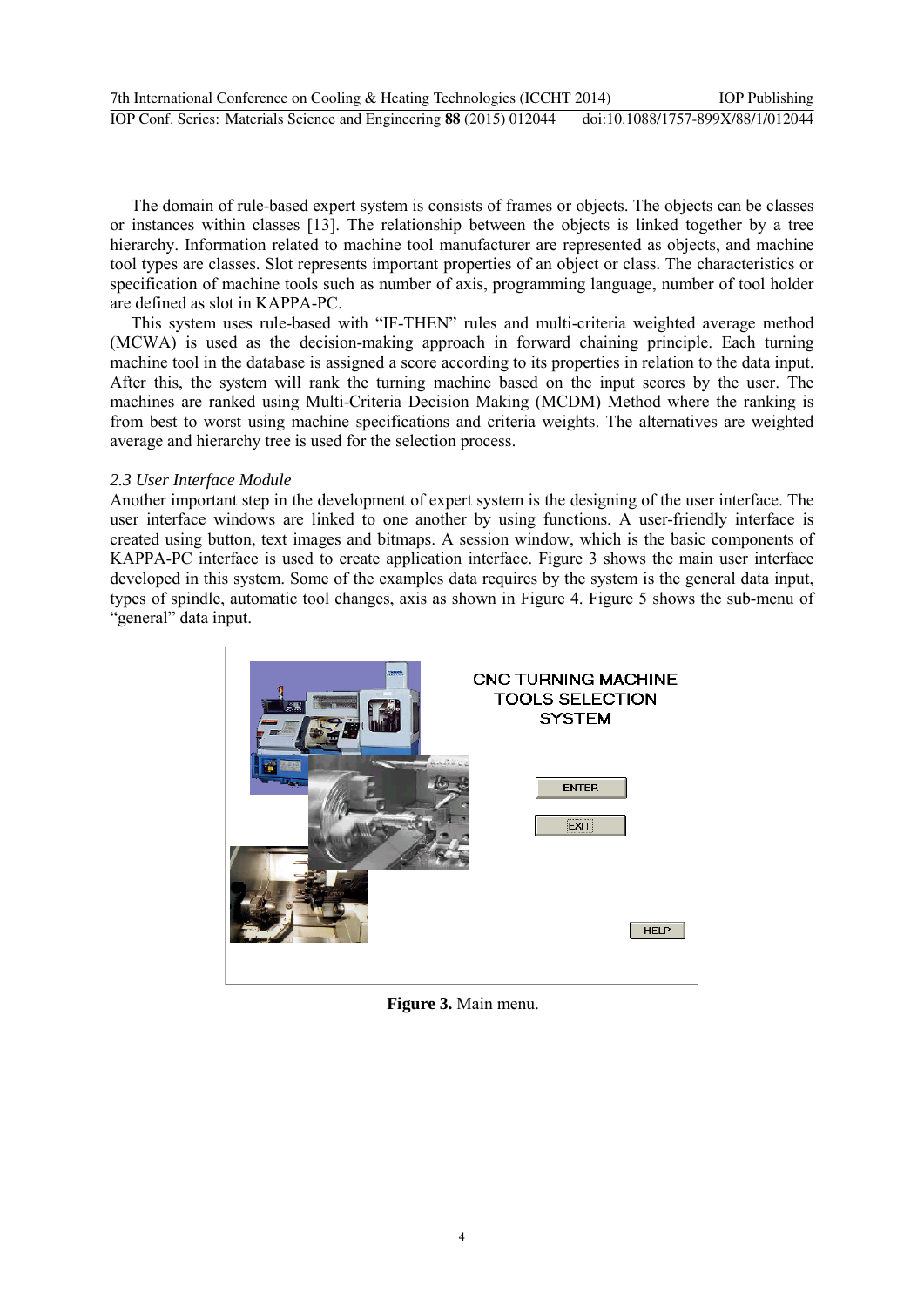7th International Conference on Cooling & Heating Technologies (ICCHT 2014) IOP Publishing IOP Conf. Series: Materials Science and Engineering **88** (2015) 012044 doi:10.1088/1757-899X/88/1/012044



**Figure 4.** User Data Input interface.



**Figure 5.** Sub-menu of "General" User Data Input.

#### *2.3 Help Module*

User's guide and some extra information are also included in the system. Figure 6 shows some of the examples of help menu in the decision support system. This system provides machinability calculation to assist the user in determining some machining parameters for particular machine tools.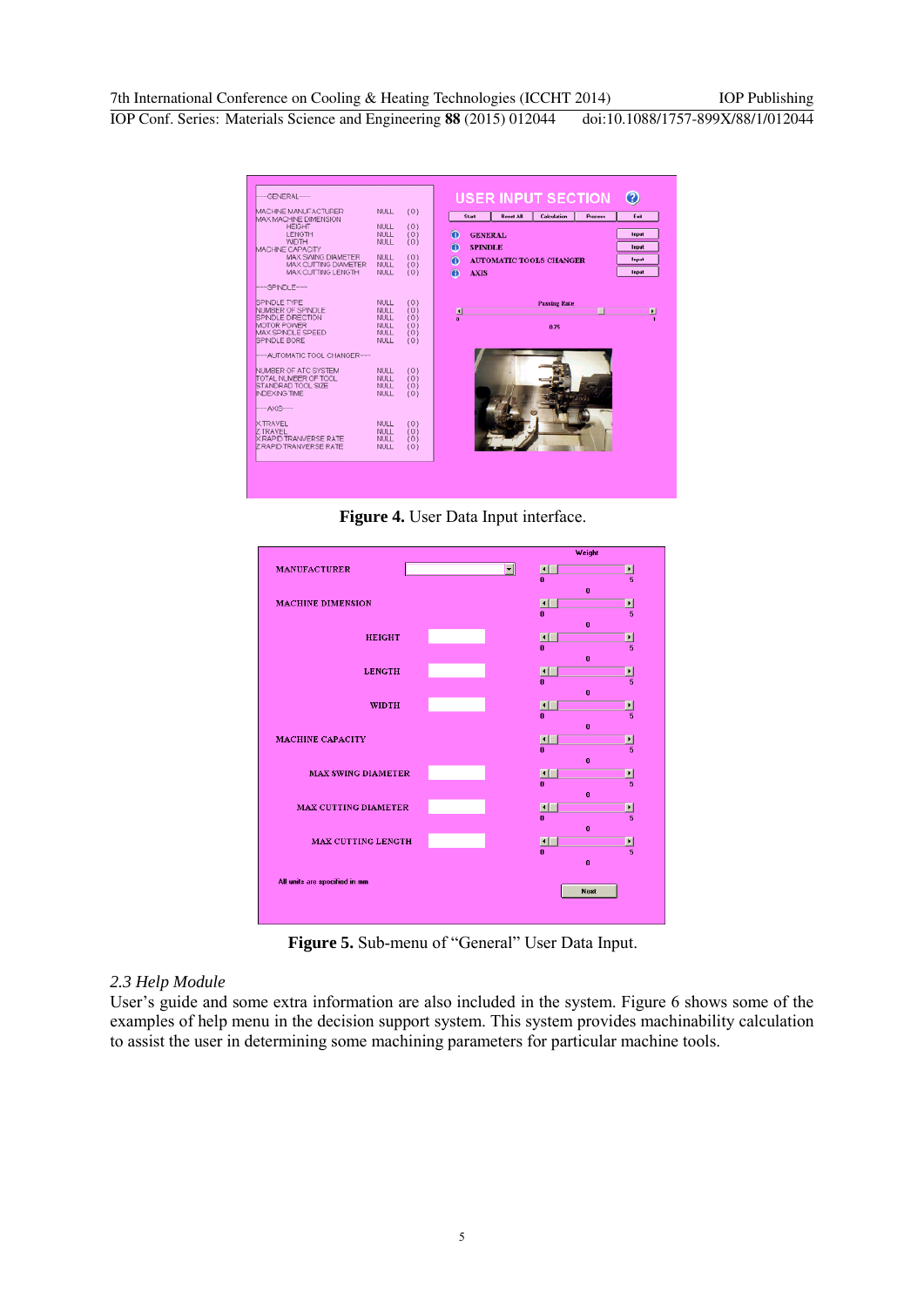7th International Conference on Cooling & Heating Technologies (ICCHT 2014) IOP Publishing IOP Conf. Series: Materials Science and Engineering **88** (2015) 012044 doi:10.1088/1757-899X/88/1/012044

|                          |                                  |     | Check the item you want to calculate, input<br>values in the two boxes, and then press the<br><b>Calculate button.</b> |  |  |  |  |
|--------------------------|----------------------------------|-----|------------------------------------------------------------------------------------------------------------------------|--|--|--|--|
|                          | ⊙ Feed per revolution, f         | 200 | mm/rev                                                                                                                 |  |  |  |  |
| <b>START COMPANY</b>     | C Cutting Length per min, I      |     | mm/min                                                                                                                 |  |  |  |  |
| $\overline{\phantom{a}}$ | C Spindle Speed, n               |     | rpm                                                                                                                    |  |  |  |  |
|                          | <b>Calculate</b><br><b>Reset</b> |     |                                                                                                                        |  |  |  |  |

**Figure 6.** Help module.

#### **3. Result and Discussion**

The developed expert turning machine tools system is able to select the suitable turning machine tools based on the ranking by the user. The system is able to show the capability to manipulate the variations of the inputs. Currently, the system has three machine tool manufacturers and seventeen machines inside the database. Figure 7 shows the output menu where the highest score machine will be arranged first according to preferred passing rate. As an example the initial passing rate is 0.75. The details of machine parameters can also be displayed for easy reference.

| <b>RESUL</b>                               |                         | <b>MACHINE MODEL</b>                              | LFS10 2SP                                               |  | Enter                | Print        | Ba                                                       |  |
|--------------------------------------------|-------------------------|---------------------------------------------------|---------------------------------------------------------|--|----------------------|--------------|----------------------------------------------------------|--|
| <b>MACHINE</b>                             | SCORE                   |                                                   |                                                         |  | <b>MACHINE</b>       |              | <b>USER</b>                                              |  |
| LFS10 2SP<br>LT300 M<br>LT200 M            | 0.895<br>0.661<br>0.594 | MODEL                                             | <b>MANUFACTURER</b>                                     |  | OKUMA<br>LFS10 2SP   | <b>INPUT</b> |                                                          |  |
| <b>HT 40A</b><br>SmartAT-20<br>$SmatQT-15$ | 0.509<br>0.500<br>0.500 | MACHINE HEIGHT<br>MACHINE LENGTH<br>MACHINE WIDTH |                                                         |  | 2500<br>1876<br>1300 |              | <b>NULL</b><br><b>NULL</b><br><b>NULL</b>                |  |
| SmartAT 25                                 | 0.500                   |                                                   | MAX SWING DIAMETER<br>MAX CUTTING DIAMETER.             |  | 450<br>120           |              | 450<br>120                                               |  |
|                                            |                         |                                                   | MAX CUTTING LENGTH<br>SPINDLE TYPE<br>NUMBER OF SPINDLE |  | 80<br>140 FLAT<br>2  |              | 80<br>A2 8<br>$\mathbf{1}$                               |  |
|                                            |                         |                                                   | SPINDLE DIRECTION                                       |  | <b>HORIZONTAL</b>    |              | <b>HORIZON</b><br>TAL                                    |  |
|                                            |                         |                                                   | <b>MOTOR POWER</b><br>MAX SPINDLE SPEED.                |  | 10<br>6000           |              | <b>NULL</b><br><b>NULL</b>                               |  |
|                                            |                         |                                                   | SPINDLE BORE                                            |  | 53.                  |              | <b>NULL</b>                                              |  |
|                                            |                         |                                                   | NUMBER OF ATC SYSTEM.<br>TOTAL NUMBER OF TOOLS          |  | $\overline{2}$<br>20 |              | <b>NULL</b><br><b>NULL</b>                               |  |
|                                            |                         |                                                   | STANDARD TOOL SIZE<br><b>INDEXING TIME</b>              |  | 20<br>0.3            |              | <b>NULL</b><br><b>NULL</b>                               |  |
|                                            |                         | X TRAVEL<br>Z TRAVEL                              | X RAPID TRANSVERSE RATE                                 |  | 130<br>145<br>24000  |              | <b>NULL</b><br><b>NULL</b><br><b>NULL</b><br><b>NULL</b> |  |
|                                            |                         |                                                   | Z RAPID TRANSVERSE RATE                                 |  | 24000                |              | <b>NULL</b>                                              |  |

**Figure 7.** The output window